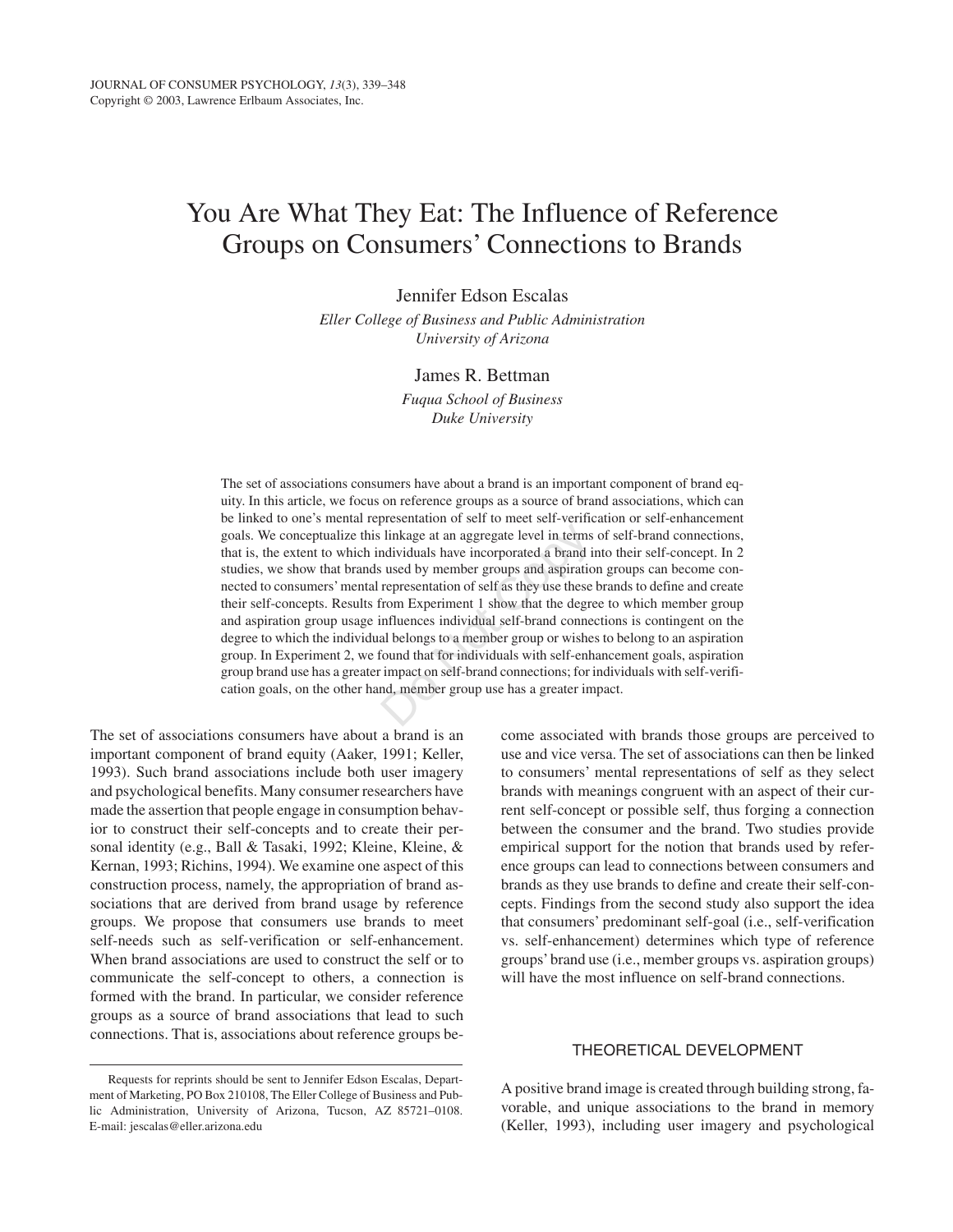benefits (Aaker, 1991). User imagery consists of associations about the typical brand user, including demographic and psychographic associations. Reference group brand usage is an important source of user imagery brand associations. Psychological benefits, including social approval, personal expression, and outer-directed self-esteem, can also be associated with user imagery (Keller, 1993). Consumers value psychological brand benefits because these benefits can help consumers construct their self-identity and/or present themselves to others.

These assertions about psychological benefits parallel consumer research on the significance of important possessions and brands. Possessions and brands can be used to satisfy such psychological needs as actively creating one's self-concept, reinforcing and expressing self-identity, and allowing one to differentiate oneself and assert one's individuality (Ball & Tasaki, 1992; Belk, 1988; Fournier, 1998; Richins, 1994). Possessions and brands can also serve a social purpose by reflecting social ties such as one's family, community, and cultural groups (Reingen, Foster, Brown, & Seidman, 1984; Wallendorf & Arnould, 1988). As symbols, brands can add to and/or reinforce the way the consumer thinks about him or herself.

Thus, the set of brand associations can be used to create and define a consumer's self-concept. Reference group usage of a brand provides user image associations and psychological benefit associations for brands (Muniz & O'Guinn, 2001). Consumers construct themselves and present themselves to others through their brand choices based on the congruency between brand image and self-image. As a result of this process, the set of brand associations is linked to the consumer's mental representation of self. Thus, the meaning and value of a brand is not just its ability to express the self but its role in helping consumers create and build their self-identities (McCracken, 1989) by forming connections to brands.

## Self-Brand Connections

We propose that the set of brand associations can be more meaningful the more closely it is linked to the self. We conceptualize and operationalize this linkage at the aggregate level of self-brand connections, the extent to which individuals have incorporated brands into their self-concept (Escalas, 1996; Escalas & Bettman, 2000). To achieve their identity goals (Huffman, Ratneshwar, & Mick, 2000), people use products and brands to create and represent self-images and to present these images to others or to themselves. As a result of this process, a link bridges the brand and the self. We focus on self-brand connections rather than specific brand associations because we believe that brand meaning is most often dependent on the entire constellation, or gestalt, or the set of brand associations. Thus, we believe that self-brand connections capture an important part of consumers' construction of self. Therefore, the primary dependent variable in our studies is a measure of the degree to which consumers have incorporated the brand into their self-concept, that is, formed a self-brand connection (measurement is described following).

#### Constructive Self-Concept/Self-Motivation

In our model, the set of brand associations can help consumers achieve goals that are motivated by the self when these associations are linked or connected to the self. People are motivated to create a favorable and consistent self-identity. Possible selves, for example, individuals' ideas of what they might become, what they would like to become, and what they are afraid of becoming, also motivate behavior to achieve the realization of personal goals (Markus & Nurius, 1986). Although there are many different self-construction and self-presentation motivations, in this article we focus on two general sets of self-motives that have been the focus of recent social psychological research: self-enhancement and self-knowledge (need for consistency and self-verification; Banaji & Prentice, 1994).

Self-enhancement/impression management. People are heavily influenced by the need to maintain and enhance self-esteem (Greenwald, Bellezza, & Banaji, 1988). The impressions psychologically healthy individuals hold of themselves are biased in a positive direction. People judge positive traits to be more characteristic of themselves, and positive personality information is more efficiently processed and recalled (Kuiper & Derry, 1982). Attribution research shows that people are more likely to attribute positive outcomes to aspects of self and negative outcomes to circumstances unrelated to self (Miller & Ross, 1975). This self-serving bias is perpetuated because self-enhancement tendencies impose filters on incoming information. hance self-esteen<br>
group usage<br>
group usage<br>
themselves are bi<br>
psychologi-<br>
positive traits to<br>
z O'Guinn,<br>
positive personal<br>
sesent them-<br>
cessed and recall<br>
on the con-<br>
search shows that<br>
s a result of<br>
d to the con-<br>

Another important aspect of self-enhancement involves social interaction. People manage their presentations of self in various situations to maximize positive feedback (Schlenker, 1980). Usually, people strive to make a good impression, especially if they have high self-esteem (Baumeister, Tice, & Hutton, 1989). People are motivated to create a good impression to gain social approval and for the intrinsic satisfaction of projecting a positive self-image, even to oneself (Schlenker, 1980). Social psychological research has identified several techniques for impression management: conforming to social norms, behavioral matching, self-promotion, flattery, and projecting consistency between beliefs and behavior (Fiske & Taylor, 1991).

Self-verification. In addition to the need for self-enhancement and impression management, people often have needs for self-knowledge, including self-verification. In general, people seek out and interpret situations and adopt behavioral strategies that are consistent with their existing self-conceptions. Similarly, they avoid situations and behaviors that yield information contradictory to their existing self-conceptions. In our research, we focused on self-verifi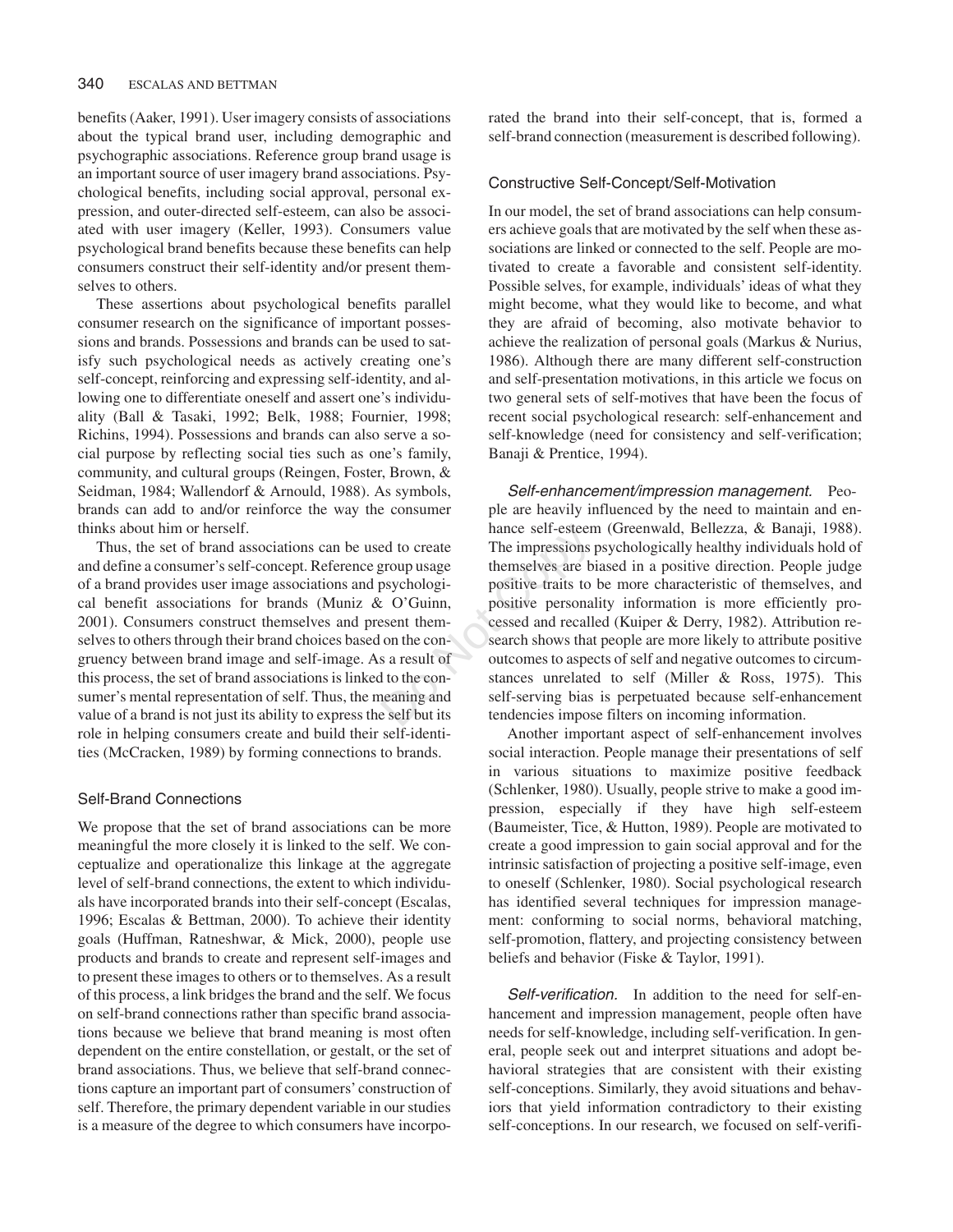cation in which people strive to preserve their self-conceptions by eliciting self-verifying feedback. In this context, consistency provides individuals with a sense that the world is predictable and controllable (Swann, 1990). There are two primary strategies used to achieve self-verification: (a) seeing more self-confirmatory evidence than actually exists and (b) striving to influence the reactions of others by developing a self-confirmatory social environment, which includes dis-

mobile (Schlenker, 1980; Swann, 1990). Niedenthal, Cantor, and Kihlstrom (1985; Setterlund & Niedenthal, 1993) have found that people choose situations (including products and brands) by (a) imagining the prototypical users for each item in the choice set and (b) choosing the item that maximizes their similarity to a desired prototypical user. Thus, people choose situations (including products) based on their need for self-consistency: They select products by matching themselves to prototypical users, a heuristic labeled *prototype matching.* For example, a person who perceives himself or herself as an environmentalist purchases the type of lawnmower he or she believes environmentalists use. Although Neidenthal et al. explained their findings using self-consistency, self-enhancement could also be an underlying rationale for their findings because participants maximize their similarity to a desired prototypical user, which may enhance their self-image.

playing identity cues such as driving a certain brand of auto-

Reconciling self-enhancement and self-verification goals. It might appear that seeking feedback that is favorable (self-enhancement) is incompatible with seeking accurate feedback regardless of its favorability (self-verification). Social psychological research has shown that various factors affect the relative degree to which each goal is active, for example, cognitive resources (Swann, 1990), stable versus malleable aspects of personality (Dunning, 1995), intuitive-experiential versus analytical-rational modes of thought (Morling & Epstein, 1997), or cognitive versus affective processes (Swann, Griffin, Predmore, & Gaines, 1987). In terms of these motives being differentially prevalent in different people, Sedikides and Strube (1995) found that people with high self-esteem, high self-monitors, narcissists, and Type B personalities are more likely than their counterparts to be influenced by self-enhancement motives as opposed to self-verification motives. In our experiments, we examined the relative degree of self-enhancement versus self-verification by measuring both. We predicted that these two self-goals would differentially affect which reference groups consumers look to for brand associations as they construct and present their self-concepts.

## Consumer Research on Reference Groups

Consumer research on reference groups has demonstrated congruency between group membership and brand usage (e.g., Bearden & Etzel, 1982; Bearden, Netemeyer, & Teel,

1989; Burnkrant & Cousineau, 1975; Childers & Rao, 1992; Moschis, 1985). *Reference groups* are defined as social groups that are important to a consumer and against which he or she compares himself or herself. Early research focused on classification systems for the reference groups to which an individual turns as a standard for behaviors. For example, a *member group* is a reference group to which an individual belongs, whereas an *aspiration group* is a reference group to which an individual aspires to belong. More recent reference-group research is based on conformity and social comparison theory (see Folkes & Kiesler, 1991, for a review). Consumers use others as a source of information for arriving at and evaluating their beliefs about the world. This assessment of opinions and abilities uses relevant others who share beliefs and are similar on relevant dimensions. Three types of reference-group influence have been identified in consumer research: informational, utilitarian, and value expressive (Park & Lessig, 1977).

We argue that consumers actively construct themselves using brand associations that arise through reference-group usage and the resulting self-brand connections. By examining consumers' self-brand connections, we attempt to demonstrate that brand use by reference groups is a source of brand associations, which become linked to consumers'mental representation of self as consumers actively construct themselves by selecting brands with associations relevant to an aspect of their current self-concept or possible self. We propose that when consumers appropriate the brand images of brands used by their reference group, they do so to meet self-related needs. For example, self-enhancement needs would lead to forming connections with brands associated with favorable aspiration groups and avoidance of brands associated with unfavorable prototypical users. Consumers form self-brand connections that become meaningful through this process. ent could also<br>
cause partici-<br>
totypical user,<br>
tal representation<br>
themselves by s<br>
an aspect of the<br>
that is favor-<br>
that is favor-<br>
seeking accu-<br>
verification).<br>
would lead to intervalse active, for ex-<br>
sociated with

## STATEMENT OF HYPOTHESES

One source of brand associations is brand usage by reference groups with certain images. These brands (and their associations) may then be connected to consumers as they construct their self-identities. The extent to which such connections occur will depend on the degree to which the consumer is a member of a reference group. For example, if consumers consider themselves to be intellectual and their member group of intellectuals tends to drive Volvos®, they may choose to also drive a Volvo as a symbol of how intellectual they are and form a connection between Volvo and the self. On the other hand, if being intellectual is not viewed as a desirable aspect of the self, then the consumer will not form such a connection with Volvo. Thus, consumers may form self-brand connections to the brands used by reference groups to which they currently belong (i.e., mem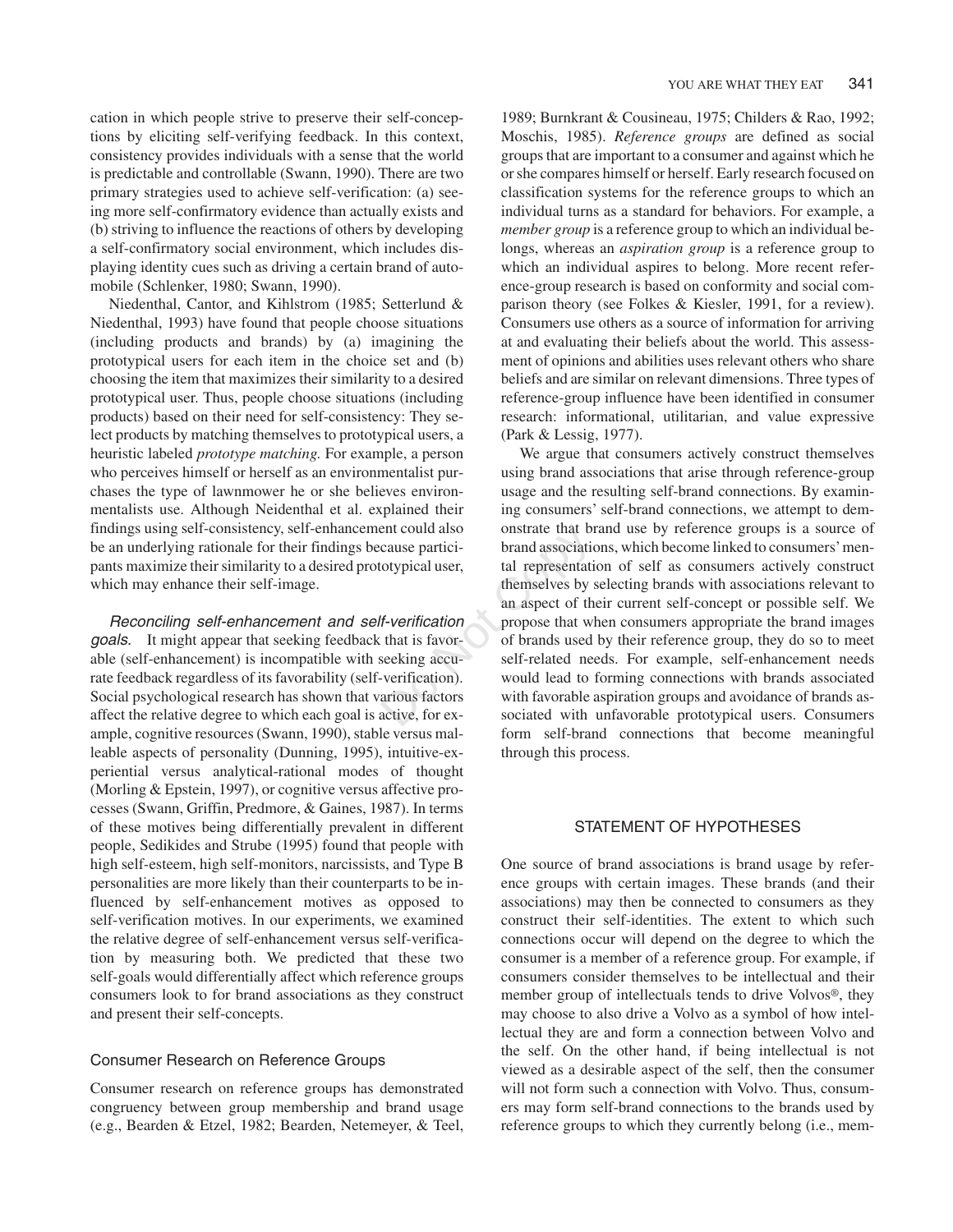ber groups) depending on the fit between the member group and the self.

H1: Consumers' perceptions that they belong to a member group will moderate the effect of that group's brand usage on self-brand connections. Consumers will have more positive self-brand connections when they perceive that a member group uses a brand and that they have a positive fit with the member group.

Similarly, consumers may utilize the associations derived from groups to which they would like to belong, that is, aspiration groups. When aspiration groups use a brand, consumers may form associations about the brand that they attempt to transfer to themselves despite the fact that they are not yet members of the aspiration group. Nevertheless, the brand becomes meaningful in the process of being used to construct one's possible self. For example, if a consumer wishes to be more hip, and he or she sees hip people wearing Versace® clothing, he or she may choose to wear Versace clothing in an attempt to appropriate the hip associations of that brand. Thus, H1 refers to groups in which the individual belongs, whereas H2 refers to those groups to which the individual aspires to belong.

H2: Consumers' perceptions that they wish to belong to an aspiration group will moderate the effect of that group's brand usage on self-brand connections. Consumers will have more positive self-brand connections when they perceive that an aspiration group uses a brand and that they have a positive fit with the aspiration group.

If individuals are guided by self-verification goals, that is, seeking accurate feedback regardless of its favorability, then we would expect that they would strive to create and/or project a realistic image of themselves. An accurate self-image would reflect membership in reference groups to which they belong (i.e., member groups). On the other hand, if individuals are guided by self-enhancement goals, that is, seeking feedback that is favorable and creating favorable impressions on others, then we would expect a greater influence of aspiration groups. Self-enhancement would be achieved by creating/projecting an image consistent with groups to which the individual wishes he or she belonged.

H3: For the relationships proposed in H1 and H2, consumers who have self-verification goals will be more influenced by their member groups, whereas consumers who have self-enhancement goals will be more influenced by their aspiration groups.

Note that this third hypothesis goes beyond the predictions made by previous studies by postulating an interaction between the goal and the source of influence on self-brand connections.

## EXPERIMENT 1

In this study, we examined how reference groups influence brand connections. Thus, in Experiment 1, we tested H1 and H2. We tested whether group membership or desired membership in an aspiration group interacts with the group's brand usage such that consumers are more likely to have a self-brand connection with a brand used by their member or aspiration group.

## Method

Participants. To meet an introductory marketing course requirement, 45 undergraduate student participants at a public, southwestern university participated in this study.

Selection of stimulus brands. In a pretest designed to select brands that are meaningful to the participant population, 20 students at the same university were asked to list up to 5 brands they considered to be "really cool" and up to 5 brands they would "never use." The 10 brands listed most often by students (across both categories) were used to measure self-brand connections in Experiment 1 (focal brands), with the next 10 brands used as filler brands for the question about each group's brand usage. These brands are listed in Table 1. dividual as-<br>
lation, 20 student<br>
up to 5 brands the<br>
o belong to<br>
5 brands they wo<br>
ffect of that<br>
often by student<br>
tions. Con-<br>
measure self-brand connec-<br>
brands), with the<br>
fit with the<br>
the question about<br>
fit with t

TABLE 1 Brands Used in Experiments

| Experiment 1                   | Experiment 2                     |
|--------------------------------|----------------------------------|
| Focal brands                   | Abercrombie & Fitch <sup>®</sup> |
| Adidas <sup>®</sup>            | Adidas                           |
| $Coca-Cola^{\circledR}$        | Birkenstock <sup>®</sup>         |
| The $GAP^{\circledR}$          | $BMW^@$                          |
| Hershey's <sup>®</sup>         | Doc Martens <sup>®</sup>         |
| $J.Crew^@$                     | FUBU®                            |
| Kellogg's®                     | The GAP                          |
| Levi's <sup>®</sup>            | Tommy Hilfiger <sup>®</sup>      |
| The Limited <sup>®</sup>       | Levi's                           |
| $Nike^{\circledR}$             | Polo                             |
| $Reebok^@$                     | Mountain Dew                     |
| Filler brands                  | $Nike^{\circledR}$               |
| $Crest^{\circledR}$            |                                  |
| Diet Coke <sup>®</sup>         |                                  |
| Kodak®                         |                                  |
| Macanudo cigars                |                                  |
| Mountain Dew <sup>®</sup>      |                                  |
| $Polo^{\circledR}$             |                                  |
| Snapple <sup>®</sup>           |                                  |
| $\text{Sony}^{\circledR}$      |                                  |
| Timberland <sup>®</sup>        |                                  |
| Victoria's Secret <sup>®</sup> |                                  |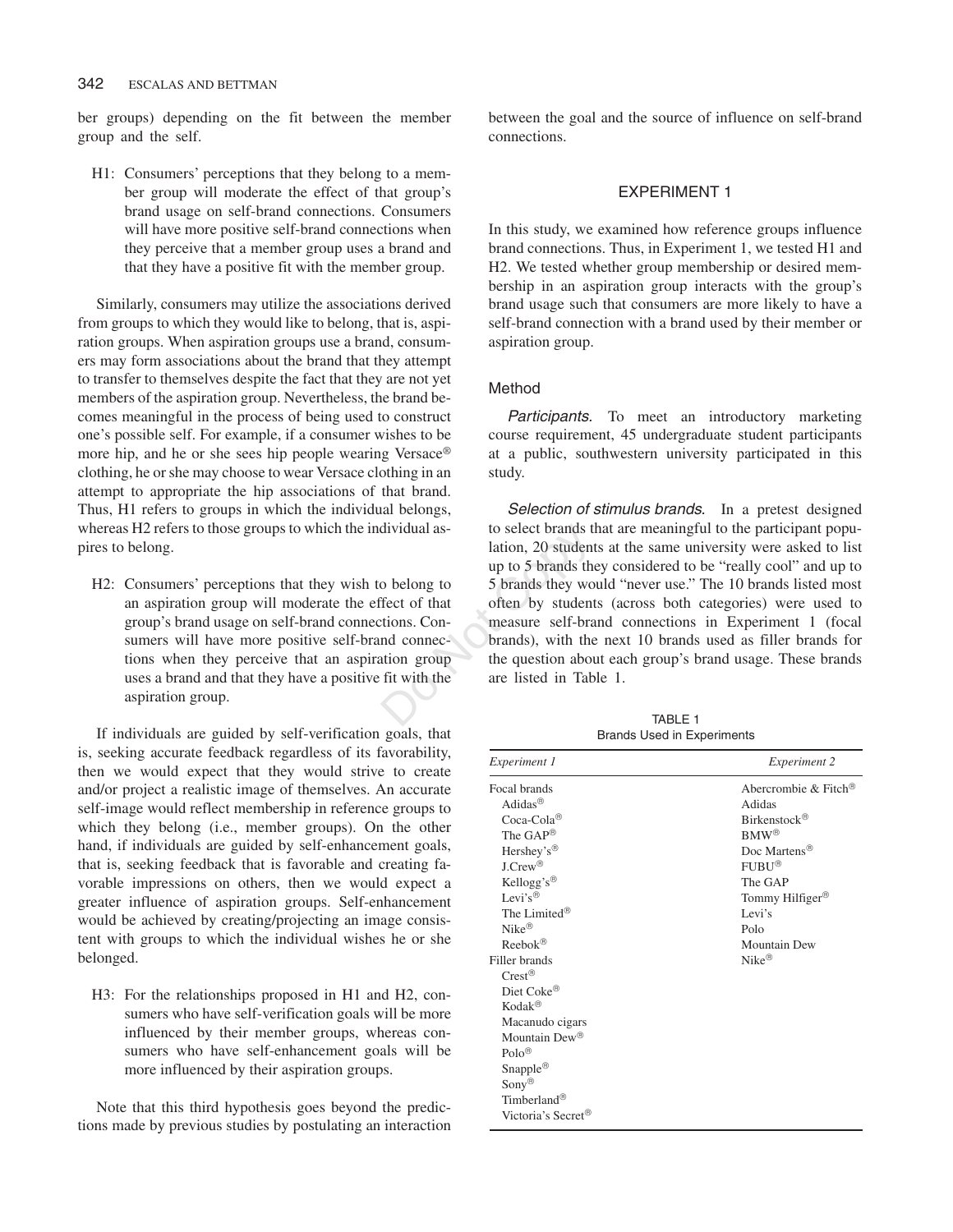Procedure. In a pencil-and-paper survey, participants first identified up to 10 typical social groups or student "types" found on their campus. We provided them with an example of what was meant by types of people using 7 types of elderly people. Although 10 spaces were provided, participants were told they need not complete 10 types. Popular responses included "Athletes" and "Greeks." Next, we instructed participants to write the types they had identified on the top of each of 20 successive pages (each type was written in a blank space provided on two pages for up to 10 types). Next, participants rated whether or not each social group they identified was likely to use the 10 focal brands and 10 filler brands selected in the pretest (see Table 1). Participants then indicated the degree to which they belonged to or aspired to belong to each student group. In a final task, participants rated the degree to which they themselves had formed self-brand connections with the 10 focal brands. Participants were then debriefed. The entire procedure took approximately 30 min.

Independent variables. Each participant listed up to 10 student types. These types are idiosyncratic to each participant and are not of interest in the analysis. Rather, our analysis focuses exclusively on the participants' self-assessed fit with each type, regardless of what type they listed. Member group fit for each type is a continuous variable, measured by the average of three 7-point scale items: "I like the people in type X," "I fit in/belong to the type X category," and "I have a negative opinion of the people in type X" (reverse scored). All three items were anchored with 1 (*not at all*) and 7 (*very much so*) ( $\alpha$  = .79). Similarly, aspiration-group fit was measured with the average of two 7-point scale items: "I respect the people in type X," and "I would like to be a part of the type X group," anchored with 1 (*not at all*) and 7 (*very much*  $s$ o) ( $r = .56$ ,  $p < .001$ ). The likelihood that people of a particular student type use a brand (type use) was measured on a 5-point scale anchored 1 (*never*) and 5 (*always*). These measures were taken for each type listed by the participant. er, our analy-<br>
lf-assessed fit<br>
sted. Member<br>
sted. Member<br>
the people in<br>
the people in<br>
and "I have a<br>
group.<br>
werse scored).<br>
The a<br>
verse scored.<br>
The a<br>
verse scored.<br>
The a<br>
step of the self-brand contracts are peo

Dependent variables. Self-brand connections were measured using seven 7-point scale items (see Table 2). The

| TABLE 2                           |  |
|-----------------------------------|--|
| Self-Brand Connection Scale Items |  |

<sup>1.</sup> Brand X reflects who I am (*not at all/extremely well*).

- 5. I think Brand X (could) help(s) me become the type of person I want to be (*not at all/extremely well*).
- 6. I consider Brand X to be "me" (it reflects who I consider myself to be or the way that I want to present myself to others) (*not "me"*/*"me"*).
- 7. Brand X suits me well (*not at all/extremely well*).

seven items were averaged to form one self-brand connection score per participant per brand ( $\alpha$  = .90).

## **Results**

Participants listed an average of 4.74 types. The model used in the analyses to predict self-brand connections was a within-subjects analysis of variance (ANOVA) model, with the categorical subject variable first, followed by the type variable, brand variable, either member group fit (H1) or aspiration group fit (H2), type use, and the Member Group Fit (H1) or Aspiration Group Fit (H2)  $\times$  Type Use interaction.<sup>1</sup> Self-brand connections is a continuous variable, whereas member group fit, aspiration group fit, and type use were each dichotomized using a median split.2

H1. This hypothesis asserted that the degree to which a consumer perceives himself or herself as fitting into a member group will moderate the effect of that group's brand usage on the consumer's self-brand connection. H1 was supported by the data: the Member Group Fit  $\times$  Type Use interaction was significant,  $F(1, 125) = 7.47$ ,  $p < .01$ . Figure 1 shows the significant interaction. Type use also had a significant main effect that was qualified by the significant interaction, *F*(1,  $125$ ) = 33.20,  $p < .001$ . For participants who identified with the group, whether the group used the brand or not mattered more than for those participants who did not identify with the group.

H2. This hypothesis asserted that the degree to which a consumer wishes to belong to an aspiration group will moderate the effect of that group's brand usage on the consumer's self-brand connection. Hypothesis 2 was supported by the data: the Aspiration Group Fit  $\times$  Type Use interaction was significant,  $F(1, 125) = 7.74$ ,  $p < .01$ . Figure 2 shows the significant interaction. Type use also had a significant main effect that was qualified by the significant interaction, *F*(1,  $125$ ) = 35.13,  $p < .001$ . For participants who aspired to belong to the group, whether the group used the brand or not mattered more than for those participants who did not aspire to belong.

#### Discussion of Results From Experiment 1

Experiment 1 results provide empirical support for the notion that students are more likely to develop a self-brand connection when there is a strong perceived usage association between the member group and the brand and there is a strong

<sup>2.</sup> I can identify with Brand X (*not at all/extremely well*).

<sup>3.</sup> I feel a personal connection to Brand X (*not at all/very much so*).

<sup>4.</sup> I (can) use Brand X to communicate who I am to other people (*not at all/extremely well*).

*Note.* Items in parentheses are scale anchors. Scale source: Escalas (1996).

<sup>&</sup>lt;sup>1</sup>We used the Member Group Fit (H1) or Aspiration Group Fit (H2)  $\times$ Type Use × Subject interaction as the error term in the models to test H1 and H2 throughout the article.

<sup>2</sup>Analysis results using the continuous measures of member group fit, aspiration group fit, and type use are virtually identical to the categorical analysis results presented in this article.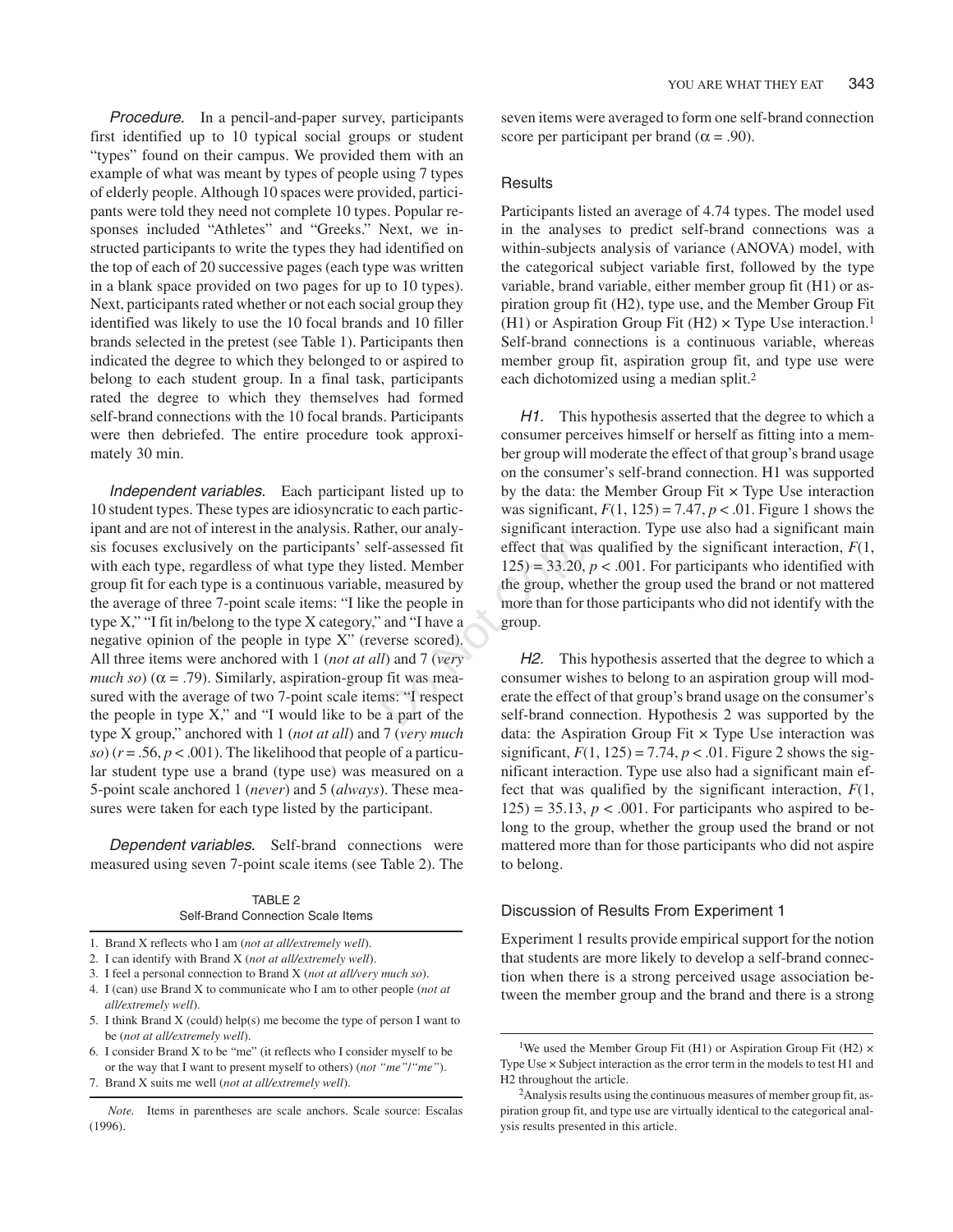

FIGURE 1 Self-brand connections in Experiment 1 for member groups (H1; 7-point scale).



**Type Uses** Type Does Not Use

FIGURE 2 Self-brand connections in Experiment 1 for aspiration groups (H2; 7-point scale).

connection between the member group and the consumer's self-concept or possible self (H1). The same relationships exist between aspiration groups, brands, and self-brand connections (H2). When these scenarios exist, the consumer may adopt the brand to meet a self-need, such as enhancement or consistency. Niedenthal et al. (1985) demonstrated that people choose brands based on self-needs; however, Experiment 1 results go beyond brand choice to show that member and aspirational group influence affects self-brand connections. brand, in general<br>consumer's<br>ionships ex-<br>and connec-<br>user and thus are<br>sumer may<br>one's self-concep<br>incement or<br>ed that peo-<br>Experiment<br>gram installed on<br>ember and<br>ior laboratory that<br>onnections.<br>based on participa<br>t 1 by

Experiment 2 extends the results of Experiment 1 by considering the role of different self-motives such as self-enhancement and self-verification (H3). We argue that people motivated to enhance their self-concept form connections to brands that are used by groups to which they aspire to belong, whereas people motivated to verify their self-concept form connections to brands used by groups to which they already belong.

## EXPERIMENT 2

In this study, we examined the role of two self-motivations, self-enhancement and self-verification (H3), in addition to revisiting H1 and H2. By differentiating self-enhancement goals from self-verification goals, we were able to provide some support for the idea that brand associations are transferred from a reference group to an individual as they construct their self-concepts in a manner consistent with their predominant self-motivations. If individuals use the user imagery and psychological benefits of brands to create their self-concept, then individuals with different types of goals should be differentially influenced by the two types of groups that provide these associations for brands. Specifically, self-enhancers will form connections to brands used by aspiration groups to achieve their need to look better to themselves and others, whereas self-verifiers will form connections to brands used by groups to which they actually belong to achieve their goal of verifying or maintaining consistency with their existing self-concept.

## Method

Participants. As part of their requirements in an introductory marketing course and marketing research course, 171 undergraduate student participants at a public, southwestern university participated in this study.

Stimulus brands. We ran a series of pretests to select 12 brands that were relevant to the participant population and had specific brand images (i.e., people perceived that very specific user types were associated with them) as opposed to brands that were widely used by the population in general. These brands are listed in Table 1. Although it is possible for people to develop self-brand connections to almost any brand, in general, people should have stronger positive or negative connections to brands with specific user images. These are the brands that communicate the most about the user and thus are better suited for being incorporated into one's self-concept.

Procedure. In this study, we used a Visual Basic® program installed on the network in a university decision behavior laboratory that allowed us to customize the experiment based on participants' responses. After a short study introduction, participants entered up to six (at least two) types of students found on campus using instructions similar to those in Experiment 1. The computer program enabled us to use these participant-specific types throughout the experiment and randomize the order of the types and brands being evaluated. Next, participants completed a series of questions that were answered on 1 to 100 sliding scales using a mouse. First, they indicated the degree to which they fit with each student type, both in terms of current group membership and a wish to belong in the future (three scale items each, see the following). Participants then rated whether or not each social group they identified was likely to use the 12 brands in Table 1. After a short, unrelated filler task, participants rated the degree to which they had formed self-brand connections with these brands. At the end of the experiment, we measured the degree to which participants had self-verification goals versus self-enhancement goals, followed by demographic information. The program ended with a debriefing statement. The entire procedure took approximately 30 min.

Independent variables. Each participant listed up to six student types. As in Experiment 1, our analysis focuses exclusively on the participants' self-assessed fit with the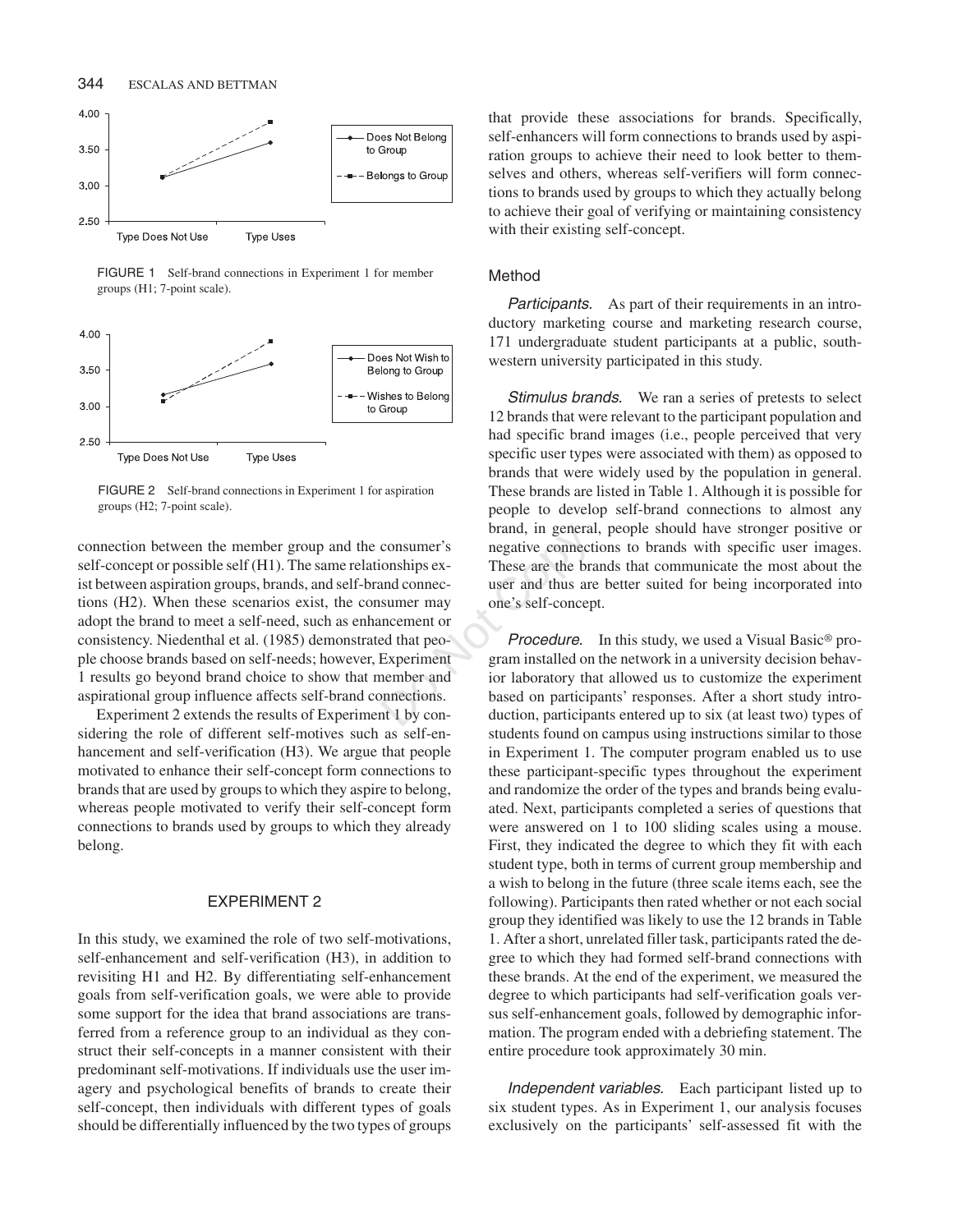type, regardless of what type they listed. In Experiment 2, all variables were measured on a 1 to 100 scale. Member group fit was measured by the average of three scale items: "I fit in with this group of people," "I belong to this group," and "I consider myself to be this type of person." All three items were anchored with 1 (*strongly disagree*) and 100 (*strongly agree*) ( $\alpha$  = .96). Aspiration-group fit was also measured by the average of three scale items: "I would like to be a part of this group," "I look up to this type of person," and "I wish I had more friends in this group," again anchored with 1 (*strongly disagree*) and 100 (*strongly agree*) (α = .90). The degree to which the student type was perceived as using the brand (type use) was measured on one scale: "To what extent do the X type of people use the following brands" (where the participant's own type label replaces the "X"), anchored with 1 (*definitely does not use*) and 100 (*definitely does use*). Self-enhancement was measured with a single item, "It is important that people see me in the best possible light," whereas self-verification was also measured with one item, "It is important for me to have accurate information about my strengths and weaknesses." Both items were anchored 1 (*strongly disagree*) and 100 (*strongly agree*) (Swann, 1990). Although the two items were significantly correlated  $(r = .26, )$  $p < .001$ ), the relation was not particularly strong.

Dependent variables. Self-brand connections were measured using the average of three of the seven scale items used in Experiment 1 on a 1 to 100 scale: "I feel a personal connection to this brand," "I can identify with this brand," and "This brand reflects who I am" ( $\alpha$  = .93). These items had the largest item to total correlation in Experiment 1.

#### **Results**

In this experiment, participants listed an average of 5.39 types. The model used in the analyses to predict self-brand connections for H1 and H2 is a within-subjects ANOVA model, with the categorical subject variable first, followed by the brand variable, type variable, either member group fit (H1) or aspiration group fit (H2), type use, and the Member Group Fit (H1) or Aspiration Group Fit (H2)  $\times$  Type Use interaction. The model used to test H3 is a mixed between- and within-design, which is described with the results of H3. Self-brand connections was a continuous variable, whereas member group fit, aspiration group fit, type use, self-verification, and self-enhancement were each dichotomized using a median split.

H1. This hypothesis asserted that the degree to which a consumer perceives himself or herself belonging to a member group will moderate the effect of that group's brand usage on the consumer's self-brand connection. H1 was supported by the data. The Member Group Fit  $\times$  Type Use interaction was significant,  $F(1, 172) = 25.67$ ,  $p < .001$ , as shown in Figure 3. Type use also had a significant main effect that was



FIGURE 3 Self-brand connections in Experiment 2 for member groups (H1; 1–100 scale).

qualified by the significant interaction,  $F(1, 172) = 39.80, p <$ .001.

H2. This hypothesis proposed that the degree to which a consumer would like to belong to an aspiration group will moderate the effect of that group's brand usage on the consumer's self-brand connection. Hypothesis 2 was also supported by the data. The Aspiration Group Fit  $\times$  Type Use interaction was significant in the model,  $F(1, 169) = 9.57$ ,  $p <$ .01. Type use also had a significant main effect that was qualified by the significant interaction,  $F(1, 169) = 31.22$ ,  $p <$ .001. (See Figure 4.)

H3. This hypothesis asserted that consumers who have self-verification goals will be more strongly influenced by their member groups, whereas consumers who have self-enhancement goals will be more strongly influenced by aspiration groups. For this analysis, we used participants who had either high self-enhancement goals but low self-verification goals (self-enhancers, or SEs) or high self-verification goals but low self-enhancement goals (self-verifiers, or SVs) using median splits to divide up the participants and eliminating those who were high on both or low on both categories.3 To dichotomize member groups versus aspiration groups, we first created an index of member group score minus aspiration group score that ranged from  $+100$  to  $-100$ . Next, we eliminated any type that scored between  $+50$  and  $-50$  on the index. To avoid unequal weighting of participants based on the number of times they were represented in the data set (which directly corresponds to the number of types they entered), we only included the two most extreme types per participant (i.e., no participant in the analysis has more than two types). This resulted in 46 participants averaging 1.49 types per participant across 12 brands per type, for 804 observations.4 The ANOVA model consists of one between-subject variable, self-motive (SV vs. SE), followed by a subject Figure 1.26,  $\frac{1}{2}$ . UDI. (See Figure)<br>
ng.<br>  $\frac{1}{3}$ . This hections were<br>
en scale items<br>
their member<br>
eel a personal<br>
this brand," aspiration group<br>
These items<br>
who had eith<br>
riment 1. Self-verification<br>
self-veri

<sup>3</sup>Of 170 participants, 47 were low SV, low SE; 38 were high SV, low SE; 36 were low SV, high SE; and 49 were high on both SE and SV. When a model was run with all four groups, the three-way interaction was significant and the qualitative results were consistent with H3.

<sup>4</sup>After eliminating types that were neither high-member/low-aspiration groups nor high-aspiration/low-member groups, some participants in the data set were left with only one type.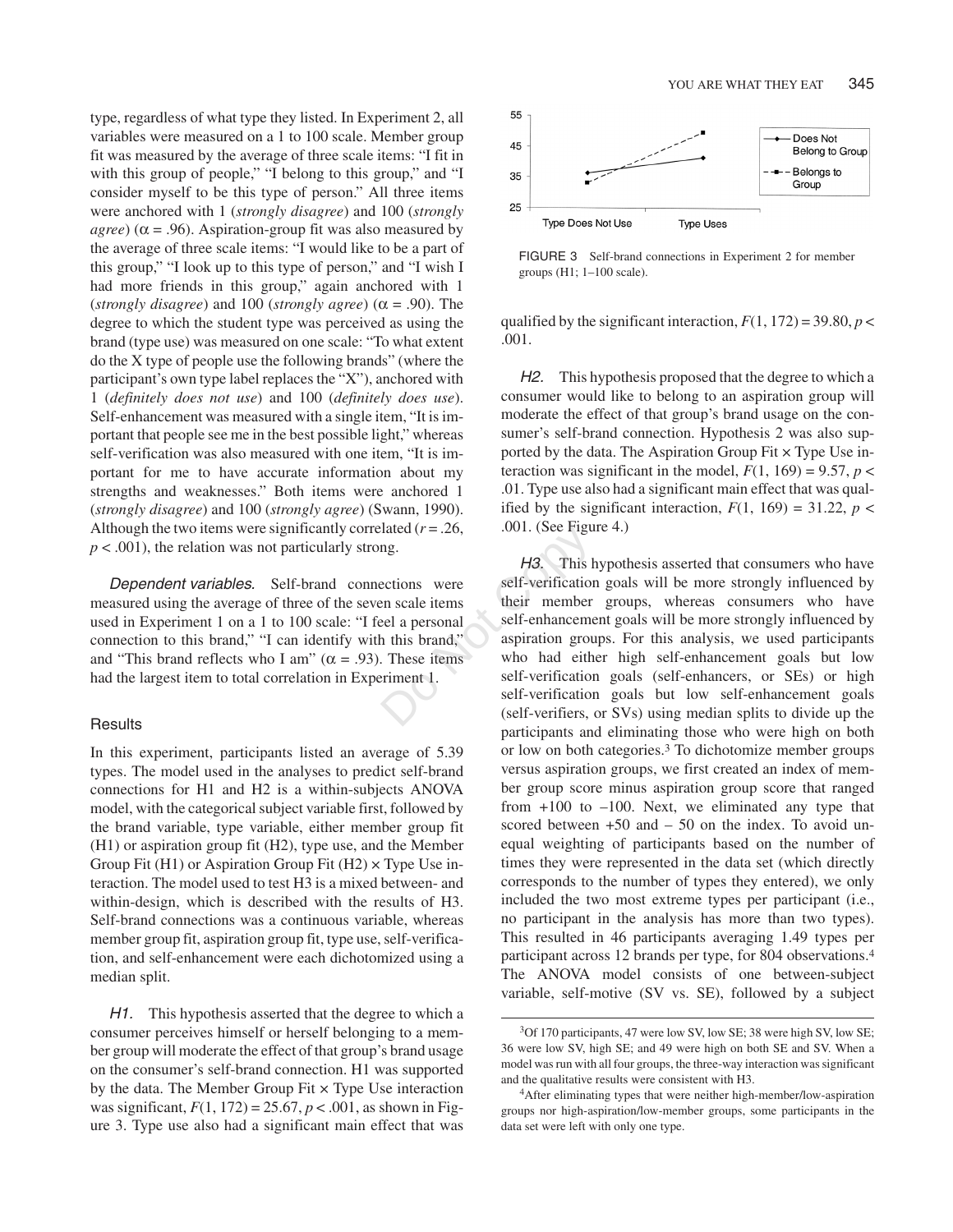

FIGURE 4 Self-brand connections in Experiment 2 for aspirations groups (H2; 1–100 scale.)

variable, brand variable, continuous type use variable, group type (member vs. aspiration), 3 two-way interactions (Self-Motive  $\times$  Type Use, Self-Motive  $\times$  Group Type, and Type Use  $\times$  Group Type), and 1 three-way interaction (Self-Motive  $\times$  Type Use  $\times$  Group Type).<sup>5</sup>

As predicted by H3, we found a significant three-way interaction for Self-Motive (SV vs. SE) × Type Use × Group Type (member or aspiration) on self-brand connections, *F*(1,  $50$ ) = 3.68,  $p < .05$ , one-tailed. The nature of the three-way interaction, shown graphically in Figure 5, supports our assertions. Specifically, for SVs, when the member group used the brand, self-brand connections were significantly higher compared to when member groups did not use the brand, *F*(1,  $50$ ) = 13.15,  $p < .001$ , whereas this is not true for aspiration groups,  $F(1, 50)$  < 1.0. In the case of self-enhancement goals, self-brand connections were higher when aspiration groups used the brand compared to when aspiration groups did not use the brand,  $F(1, 50) = 5.79$ ,  $p < .05$ . However, the difference in self-brand connections when member groups used the brand versus did not use the brand approached significance,  $F(1, 50) = 2.66$ ,  $p = .11$ . Importantly, the effect of aspiration groups was significantly larger than the effect of member groups,  $F(1, 50) = 4.43$ ,  $p < .05$  for SEs; and the effect of member-group usage on self-brand connections was larger for SVs compared to SEs,  $F(1, 50) = 2.92$ ,  $p < .05$ , one-tailed, supporting H3. mand, F(1,<br>
and, F(1,<br>
and, F(1,<br>
and, F(1,<br>
and, F(1,<br>
and, F(1,<br>
and, F(1,<br>
and, F(1,<br>
and, F(1,<br>
and, F(1,<br>
and, Copy)<br>
and Significand Pictor of Spin-<br>
and Significand Pictor of Spin-<br>
associations are a<br>
by individual

#### Discussion of Results From Experiment 2

Experiment 2 results replicate H1 for member groups and H2 for aspiration groups. Furthermore, the addition of self-motives (H3) provides insight into the self-construction processes used by consumers. We find that people motivated to enhance their self-concept form connections to brands that are used by groups they aspired to belong to, whereas people motivated to verify their self-concept form connections to brands used by groups to which they already belong. By differentiating self-enhancement goals from self-verification goals, we provide some support for the



SELF-VERIFICATION GOALS

FIGURE 5 Self-brand connections in Experiment 2 for aspiration groups versus members groups (H3; 1–100 scale).

idea that user imagery and psychological benefit associations are appropriated from certain reference groups by individuals who construct their self-concepts in a manner consistent with their predominant self-motivations. The results indicate that individuals with different types of goals appear to be differentially influenced by the member groups versus aspiration groups that provide images with which to create their self-concept. Specifically, SEs can form connections to brands used by aspiration groups to achieve their need to look better to themselves and others, whereas self-verifiers can form connections to brands used by groups to which they actually belong to achieve their goal of verifying or maintaining consistency with their existing self-concept.

## **CONCLUSION**

These two studies examining undergraduate students' attitudes and beliefs about prototypical student types and the fit between brands and these student types indicate that students are more likely to develop a self-brand connection when there is a strong usage association between a reference group and the brand and there is a strong connection between the reference

<sup>5</sup>For the three way interaction and all contrasts, the mean square of Self-Motive  $\times$  Type Use  $\times$  Group Type  $\times$  Subject was used as the error term. Additionally, type use was dichotomized using a median split for the contrasts.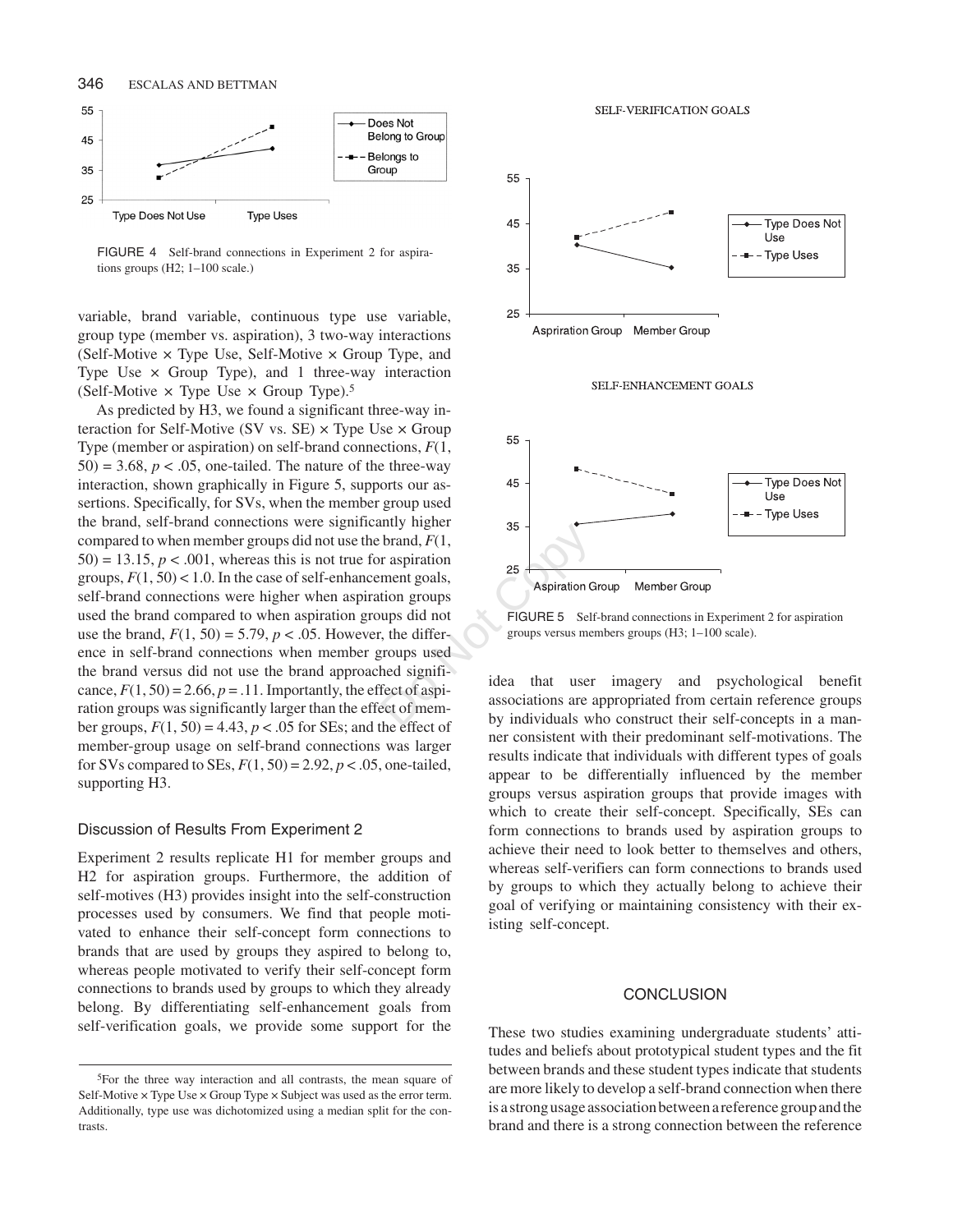group and the consumer's self-concept. When this scenario exists, the consumer may appropriate user imagery and psychological benefit associations of the brand to meet a self-need, such as self-enhancement or the need for consistency. Additionally, in the case of SVs, member groups have a larger effect on self-brand connections, whereas for SEs, the effect of aspiration groups on self-brand connections is greater. We believe that this finding is an important demonstration that consumers are motivated by their self-needs to utilize brand associations derived from different types of groups in a contingent fashion to construct and present their self-identities.

## Marketing Implications

The set of associations consumers have about a brand is an important component of brand equity, and we believe that forming a self-brand connection is a psychological manifestation of such equity at the consumer level. For example, self-brand connections may lead to robust brand attitudes, that is, attitudes that are not very susceptible to change. Consumers who have used brand associations to construct their self-identities may be more forgiving of marketer blunders, be it a poor advertising campaign or a temporary product quality problem. They may also be more brand loyal and less likely to switch to competitors' brands in response to price cuts, special displays, bundling tactics, and coupons. Therefore, the notion that consumers form a link to a brand as they use the brand's associations for self-construction is important to marketing managers. When consumers' self-concepts are linked to a brand, then the company behind the brand may be able to gain an enduring competitive advantage because this type of connection is difficult for competitors to imitate. orary product<br>
loyal and less<br>
may moderate t<br>
ment of associa<br>
upons. There-<br>
brand as they<br>
ion is impor-<br>
self-concepts<br>
the brand may<br>
tage because<br>
tage because<br>
the brand may<br>
tage course<br>
the brand may<br>
tage course<br>

## Limitations and Directions for Future Research

The main limitation of this research is the correlational nature of our data. Although our results were consistent with the processes we proposed (particularly in the case of H3), we did not demonstrate causality in our two studies. One could argue that our participants were projecting their own behavior onto others in their member or aspiration groups. Future research could explore potential moderators to help establish causality. For example, in Experiment 2, we used brands with specific images because they are better suited for being incorporated into one's self-concept. However, our model would indicate that the effect of reference group brand usage on self-brand connections brands should not occur for brands with broad, nonspecific user associations. Another similar moderator to explore is public versus private goods (Bearden & Etzel, 1982). We would expect a larger effect for public goods due to their increased visibility, which makes them better suited for communicating one's self-concept to others.

Future research could also examine how consumers appropriate brand associations from sources such as celebrities and sports figures to construct and communicate their own self-identities. Specifically, in the case of celebrity influence on brand associations, consumers' assessments of the degree of congruency between the celebrity and the brand could be influenced by either celebrity use of the brand (for example, Tiger Woods and Ping® golf clubs) or by the perceived fit between the celebrity and the brand (e.g., Tiger Woods and American Express®; see McCracken, 1989). Similarly, assessments of the fit between the consumer and the celebrity could be either based on the degree to which the consumer would like to become more like a particular celebrity (more like aspiration groups) or on the extent to which the consumer feels they are similar to the celebrity on a variety of dimensions (more like member groups). The process of association creation could be examined in more detail, therefore, by manipulating the salience of these various aspects that could influence consumers' assessments (e.g., manipulating whether use or perceived fit is made more salient). Although such factors might also be differentially relevant in the case of reference groups, we believe that their impact is likely to be more pronounced in the case of celebrity influence. There may also be individual difference factors that come into play with celebrities in addition to the self-goals examined in this article. For example, skepticism toward celebrity advertising may moderate the degree to which consumers accept movement of associations from the celebrity to the brand to themselves and form self-brand connections.

#### **REFERENCES**

- Aaker, David A. (1991). *Managing brand equity: Capitalizing on the value of a brand name.* New York: Free Press.
- Ball, A. Dwayne, & Tasaki, Lori H. (1992). The role and measurement of attachment in consumer behavior. *Journal of Consumer Psychology, 2,* 155–172.
- Banaji, Mahzarin R., & Prentice, Deborah A. (1994). The self in social contexts. *Annual Review of Psychology, 45,* 297–332.
- Baumeister, Roy F., Tice, Dianne M., & Hutton, Debra G. (1989). Self-presentational motivations and personality differences in self-esteem. *Journal of Personality, 57,* 547–579.
- Bearden, William O., & Etzel, Michael J. (1982). Reference group influence on product and brand purchase decisions. *Journal of Consumer Research, 9,* 183–194.
- Bearden, William O., Netemeyer, Richard G., & Teel, Jesse E. (1989). Measurement of consumer susceptibility to interpersonal influence. *Journal of Consumer Research, 15,* 473–481.
- Belk, Russell W. (1988). Possessions and the extended self. *Journal of Consumer Research, 15,* 139–168.
- Burnkrant, Robert E., & Cousineau, Alain. (1975). Informational and normative social influence in buyer behavior. *Journal of Consumer Research, 2,* 206–215.
- Childers, Terry L., & Rao, Akshay R. (1992). The influence of familial and peer-based reference groups on consumer decisions. *Journal of Consumer Research, 19,* 198–211.
- Dunning, David. (1995). Trait importance and modifiability as factors influencing self-assessment and self-enhancement motives. *Personality and Social Psychology Bulletin, 21,* 1297–1306.
- Escalas, Jennifer Edson. (1996). *Narrative processing: building connections between brands and the self.* Unpublished doctoral dissertation, Duke University, Durham, NC.